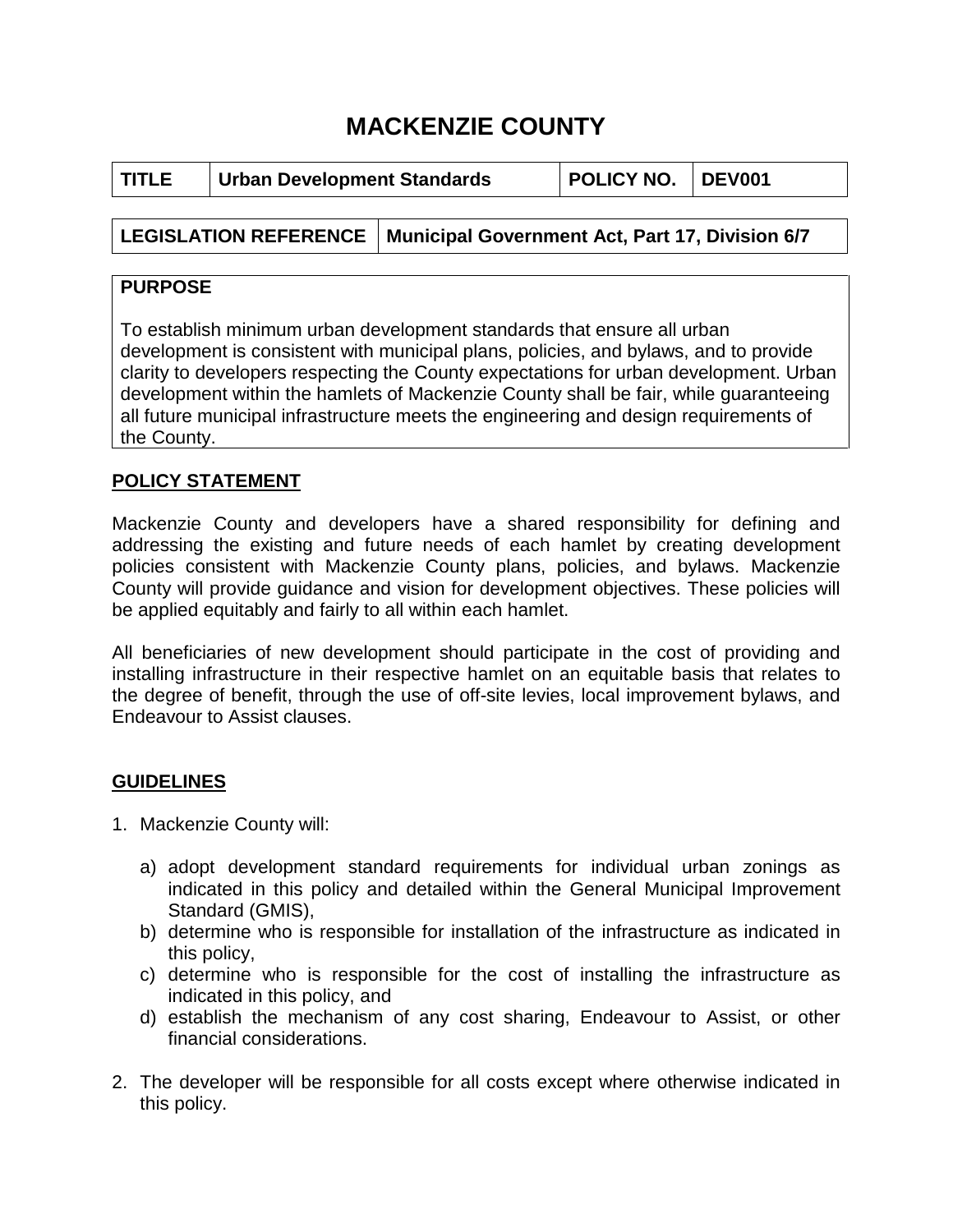## **DEFINITIONS**

**Development Agreement:** A contract entered into between the municipality and the developer respecting the installation of municipal improvements and adherence to all conditions of approval.

**Development Approval:** The subdivision/development approval where the application process has been followed and an approval subsequently issued by the County's subdivision/development authority.

**Endeavour to Assist:** The developer can request that the designated portion of the costs of various municipal improvements paid for by the developer which benefit lands other than the developer's lands be reimbursed or shared. The County does not guarantee reimbursement of these costs.

**GMIS:** The General Municipal Improvement Standards (engineering guidelines) for the County.

**Off-site Levy:** The charges payable to the County by the developer for the use and benefits received from the existing or proposed municipal improvements as stated in the Alberta Municipal Government Act.

**Local Improvement Bylaw:** Local improvements are capital construction (municipal improvement) projects that Council considers to be of greater benefit to a particular neighbourhood of the municipality than to the whole municipality, and that are to be paid for in whole or in part by a tax imposed as a local improvement.

**Rural Standard**: Asphalt road surfacing, ditches/swales, shallow utilities, street lighting. Gravel roads may be considered in lieu of asphalt as outlined elsewhere in this policy.

**The County:** Refers to Mackenzie County.

**Urban Standard**: Curb and gutter, sidewalk, shallow utilities, metal light standards with underground servicing, asphalt road surfacing, and storm sewer.

**Zoning**: Land use district designations as per the Land Use Bylaw.

#### **FUNDING**

Funding for municipal infrastructure improvements required to support an approved development will be provided by the developer. The County, through Endeavour to Assist provisions in the Development Agreement, may provide assistance to the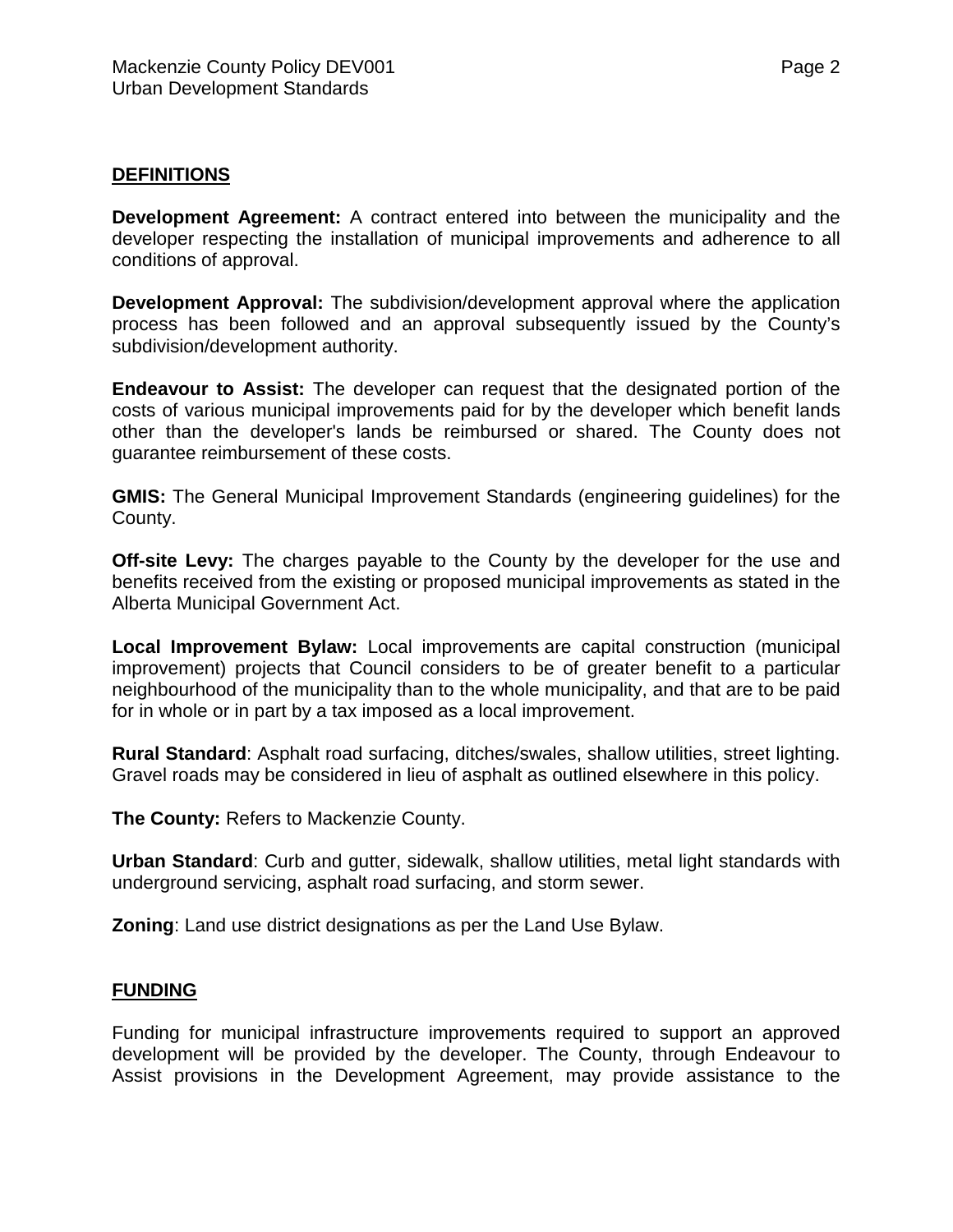developer when oversizing is required to collect funds from benefitting lands when the benefitting lands are developed.

When the County constructs municipal improvements in advance of development, the County will, through an Off-site Levy bylaw(s), collect apportioned costs as assigned to benefitting lands.

Where a development requires an arterial road to be constructed, the County shall only consider covering the costs of upgrading the road from a collector to an arterial standard, and shall, whenever possible, utilize the mechanisms provided for by Off-site Levy or Local Improvement Bylaw(s) to recover those costs.

All oversizing requirements shall be clearly identified by the developer on the tentative subdivision plan along with a written request for cost sharing, prior to final approval by the subdivision authority.

The County may consider providing a portion of the funding when oversizing, Off-site Levy, Endeavour to Assist or other mechanism are required, however this will be subject to negotiation and Council approval prior to the commencement of construction.

Any cost sharing or other funding commitment by the County must be included in the Development Agreement and form part of the contractual commitment of each party. The County will not retroactively consider requests from a developer for funding or cost sharing where a Development Agreement has already been entered into for the project.

## **URBAN DEVELOPMENT STANDARDS**

The minimum standards for new development are summarized in Table 1 on the following page.

## **UTILITIES**

#### **Power**

New power installations shall ideally be underground. Industrial areas may be serviced by overhead power, but commercial and residential areas shall have underground servicing. Where infill development occurs, the development shall utilize the existing standard that services the area.

In residential and commercial areas, overhead servicing will only be considered where the developer has provided verification that underground installation is not viable, considering continuity with existing power supply, lot sizes and anticipated use, and other criteria as deemed necessary.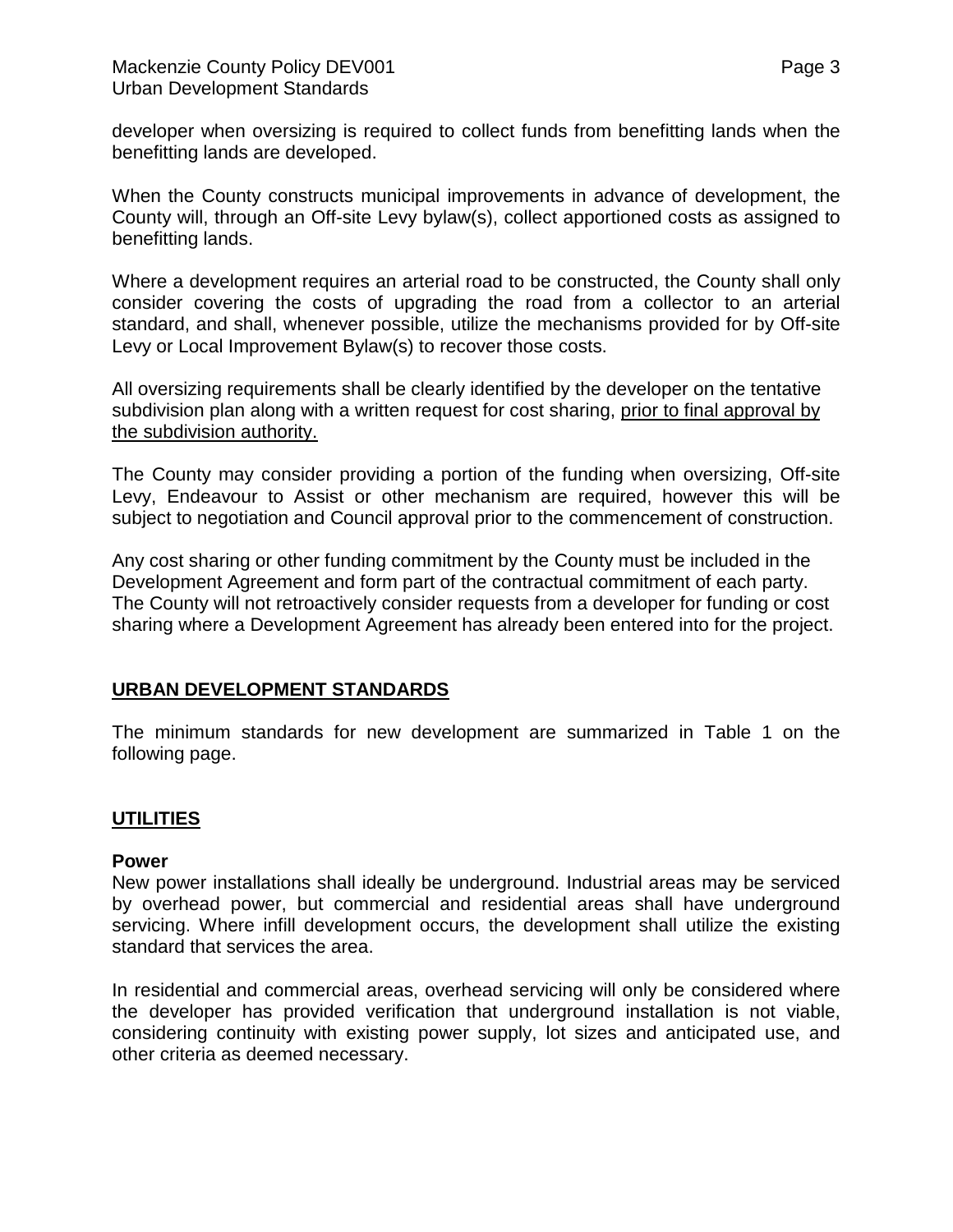|                                                  | <b>Zoning</b>                                                                  |                                                                                        |                                                                                                         |                                                                                            |                                                                                        |                                                                                                         |  |  |
|--------------------------------------------------|--------------------------------------------------------------------------------|----------------------------------------------------------------------------------------|---------------------------------------------------------------------------------------------------------|--------------------------------------------------------------------------------------------|----------------------------------------------------------------------------------------|---------------------------------------------------------------------------------------------------------|--|--|
| Road                                             | <b>Residential</b>                                                             |                                                                                        | <b>Commercial</b>                                                                                       |                                                                                            | <b>Industrial</b>                                                                      |                                                                                                         |  |  |
| <b>Classification</b>                            | $HR1$ , MHC, MHS                                                               | H-CR                                                                                   | <b>FV-CC, LC-TC,</b><br><b>LC-MS</b>                                                                    | FV-HC, LC-HC                                                                               | FV-LI, LC-LI                                                                           | FV-HI, LC-HI                                                                                            |  |  |
| <b>Arterial Hamlet</b><br>40 m min ROW<br>width  | • urban or rural<br>standard <sup>2</sup><br>• sidewalk<br>$\bullet$ u/g power | • urban or rural<br>standard <sup>2</sup><br>$\bullet$ sidewalk<br>$\bullet$ u/g power | urban or rural<br>$\bullet$<br>standard <sup>2</sup><br>sidewalk<br>$\bullet$<br>u/g power<br>$\bullet$ | urban or rural<br>standard <sup>2</sup><br>sidewalk<br>$\bullet$<br>u/g power<br>٠         | • urban or rural<br>standard <sup>2</sup><br>$\bullet$ sidewalk<br>$\bullet$ u/g power | urban or rural<br>$\bullet$<br>standard <sup>2</sup><br>sidewalk<br>$\bullet$<br>u/g power<br>$\bullet$ |  |  |
| <b>Collector Hamlet</b><br>26 m min ROW<br>width | • urban or rural<br>standard <sup>2</sup>                                      | • rural standard<br>$\bullet$ sidewalk<br>$\bullet$ u/g power                          | urban<br>$\bullet$<br>standard                                                                          | urban or rural<br>standard <sup>2</sup><br>sidewalk<br>$\bullet$<br>u/g power<br>$\bullet$ | rural standard<br>$\bullet$<br>$\bullet$ sidewalk<br>$\bullet$ o/h power               | rural standard<br>$\bullet$<br>o/h power<br>$\bullet$                                                   |  |  |
| Local Hamlet<br>20 m min ROW<br>width            | • urban or rural<br>standard <sup>2</sup>                                      | • rural standard<br>$\bullet$ u/g power                                                | urban<br>$\bullet$<br>standard                                                                          | urban or rural<br>standard <sup>2</sup><br>sidewalk<br>$\bullet$<br>u/g power<br>$\bullet$ | rural standard<br>$\bullet$<br>$\bullet$ o/h power                                     | rural standard<br>$\bullet$<br>o/h power<br>$\bullet$                                                   |  |  |
| Core Hamlet<br>22 m min ROW<br>width             | $\bullet$ urban<br>standard                                                    | N/A                                                                                    | urban<br>$\bullet$<br>standard                                                                          | N/A                                                                                        | N/A                                                                                    | N/A                                                                                                     |  |  |

|  |  |  | <b>Table 1: Zoning Standards Chart</b> |  |
|--|--|--|----------------------------------------|--|
|--|--|--|----------------------------------------|--|

All overhead power servicing shall utilize the utility rights-of-way and be located behind the lots. Road crossings, especially in industrial areas, shall be designed to permit over size loads to safely traverse.

#### **Lighting**

Street lighting shall be installed in all new developments as per *Illuminating Engineering Society* and *Transportation Association of Canada (TAC)* criteria. Street lighting shall ideally utilize steel light standards but in areas developed to a rural standard, wood standards may be allowed.

Overall continuity, esthetic, maintenance costs, and likelihood of redevelopment requiring relocation of light standards shall all be considered when determining if wood or steel standards are required.

#### **Natural Gas**

Gas servicing shall be provided to new developments. Installation shall be in keeping with the utility provider's current standard practice.

Depending on the location within the County, the developer may be required to install gas servicing as part of the improvements, in other areas the utility provider will independently install gas servicing as building development occurs.

#### **Telephone/Broadband**

 $\overline{a}$ <sup>1</sup> Applies to the H-R1, H-R1A, H-R1B, and H-R2 Districts.

<span id="page-3-1"></span><span id="page-3-0"></span><sup>&</sup>lt;sup>2</sup> The standard will be determined by the County through the evaluation of anticipated traffic volumes, design speed, continuity with existing infrastructure and future proposed upgrades, and other criteria as deemed relevant.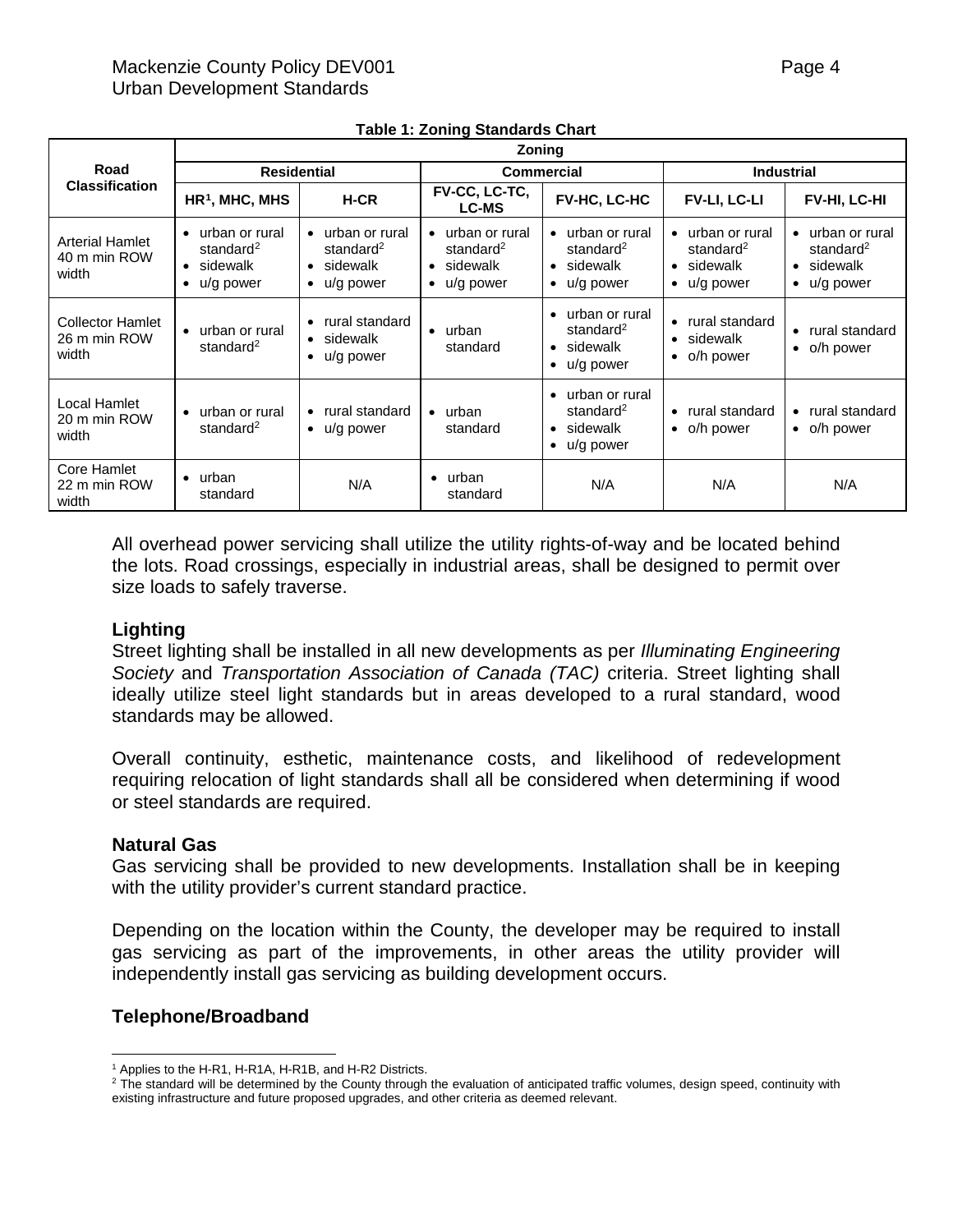Telephone and/or data infrastructure shall be provided for all developments, to the specifications of the local telecommunications provider.

Installation of higher grade infrastructure is encouraged in order to offer telecommunications providers better options for providing digital data to the community.

#### **Storm Sewer**

Design criteria shall be in accordance with the County's GMIS.

Storm drainage shall be provided for all developments. The general level of service required by the County respecting storm water management shall be in keeping with the dual drainage concept utilizing major and minor collection systems.

All urban standard development shall include an integrated surface and underground (major and minor) storm sewer system. All rural standard developments are anticipated to primarily use a surface drainage (major) system to manage storm water, however integration with an underground (minor) system may be required by the County.

Storm water retention ponds shall be constructed in accordance with design criteria established in the GMIS to reduce the downstream effects of the development. Ponds shall be constructed to service large areas, and be thoughtfully integrated with the subdivision design. All new developments shall create zero net change to the existing storm sewer peak flows. The County retains the ability to alter storm pond placement.

#### **Sanitary Sewer**

Design criteria shall be in accordance with the County's GMIS.

Sanitary sewer shall be provided for all developments.

In areas that are to be developed as row housing or condominiums, each proposed unit shall receive a separate service from the main line.

In areas that are zoned for either low or medium density development but at time of land development the future build out is undetermined, sewer servicing shall be upsized to ensure adequate capacity.

Sanitary sewer installations shall be gravity based. If, for economic or construction rationale, a gravity system is determined to not be feasible in an area, a detailed engineering report shall be provided to the County explaining the challenges, and how a low pressure system will help to alleviate the challenges. The report shall include details regarding site density, soil types, water tables, existing development, terrain, economics and any other factors that are perceived as a hindrance to installing a gravity system.

#### **Water**

Design criteria shall be in accordance with the County's GMIS.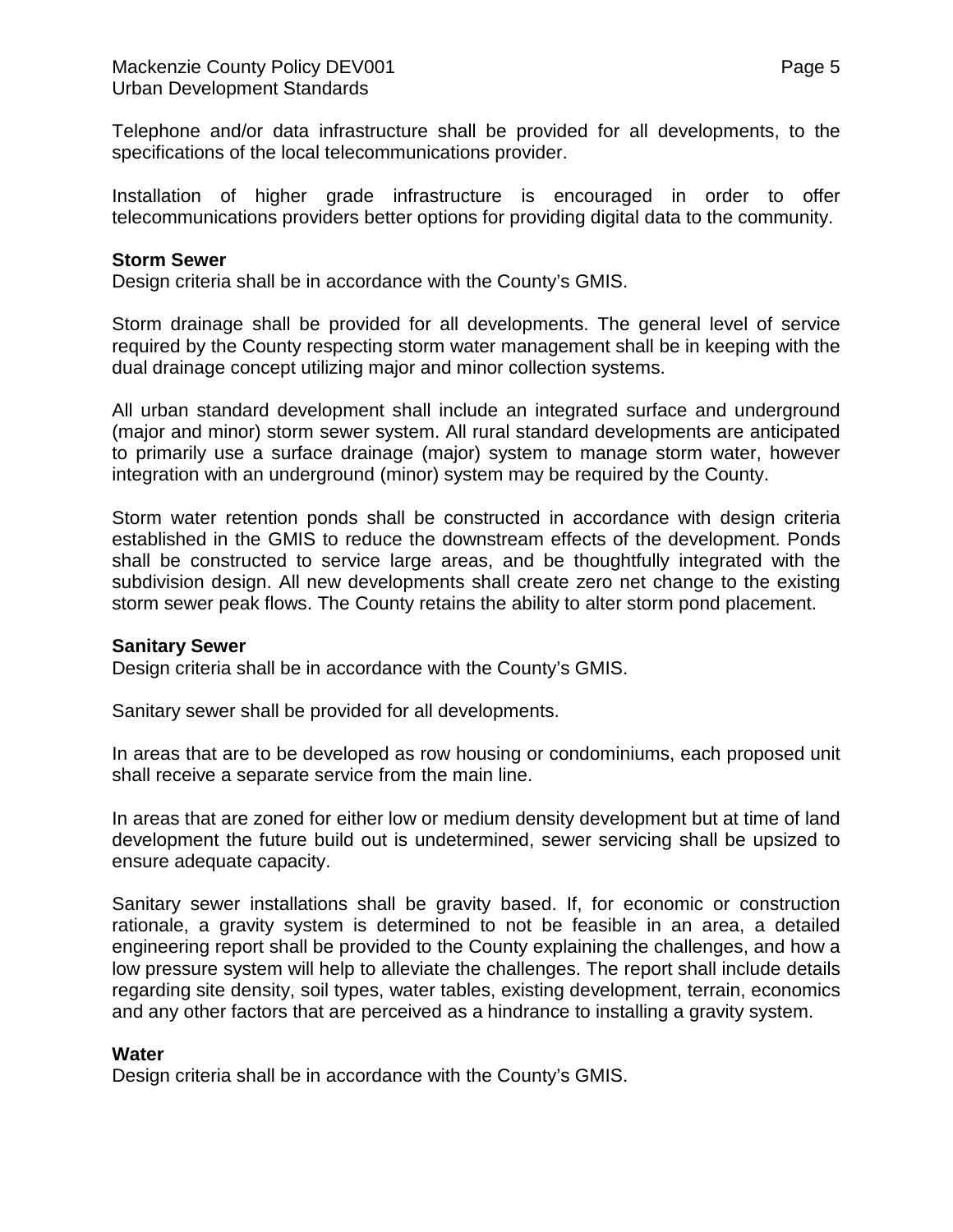All new developments shall include the installation of a municipal water system that provides adequate fire flow volumes.

In areas that are to be developed as row housing or condominiums, each proposed unit shall receive a separate service from the main line.

In areas that are zoned for either low or medium density residential development, but at time of land development the future build out is undetermined, water servicing shall be upsized to ensure adequate capacity.

## **Service Connections on Private Land**

For all high density or large lot development with multiple buildings serviced from an internal network, an isolation valve shall be provided at the property line. All internal underground servicing shall be engineered to meet Alberta Environment and Parks *Standards and Guidelines for Municipal Waterworks, Wastewater and Storm Drainage Systems*, and a copy of the engineered drawings shall be provided to the County for review prior to installation.

All private hydrants and valves shall be properly maintained to the standards set forth in the GMIS. Preventative maintenance shall be performed annually, with records provided to the County utilities department. Alternately, the utilities department may be contracted to perform the preventative maintenance.

## **ROADS AND ROAD EDGE**

Design criteria shall be in accordance with the County's GMIS.

All new roads constructed within hamlets shall be asphalt surfaced unless otherwise noted in this Section. Paving may be delayed until such time as there are additional paving projects in the area in order to save on cost and increase the project viability. In such cases of pavement delay, the road base may require additional work prior to pavement application.

#### **Arterial**

Arterial roads shall be located as required to facilitate the efficient movement of vehicles and goods into and around a community. They shall typically be placed a minimum of 800 m apart.

Arterial roads shall be asphalt surfaced in all cases.

Where existing private properties already access directly onto an arterial road, sufficient traffic lanes must be provided to ensure a consistent traffic flow. Where possible, shared driveways and/or service roads shall be utilized in order to concentrate the turning movements of traffic.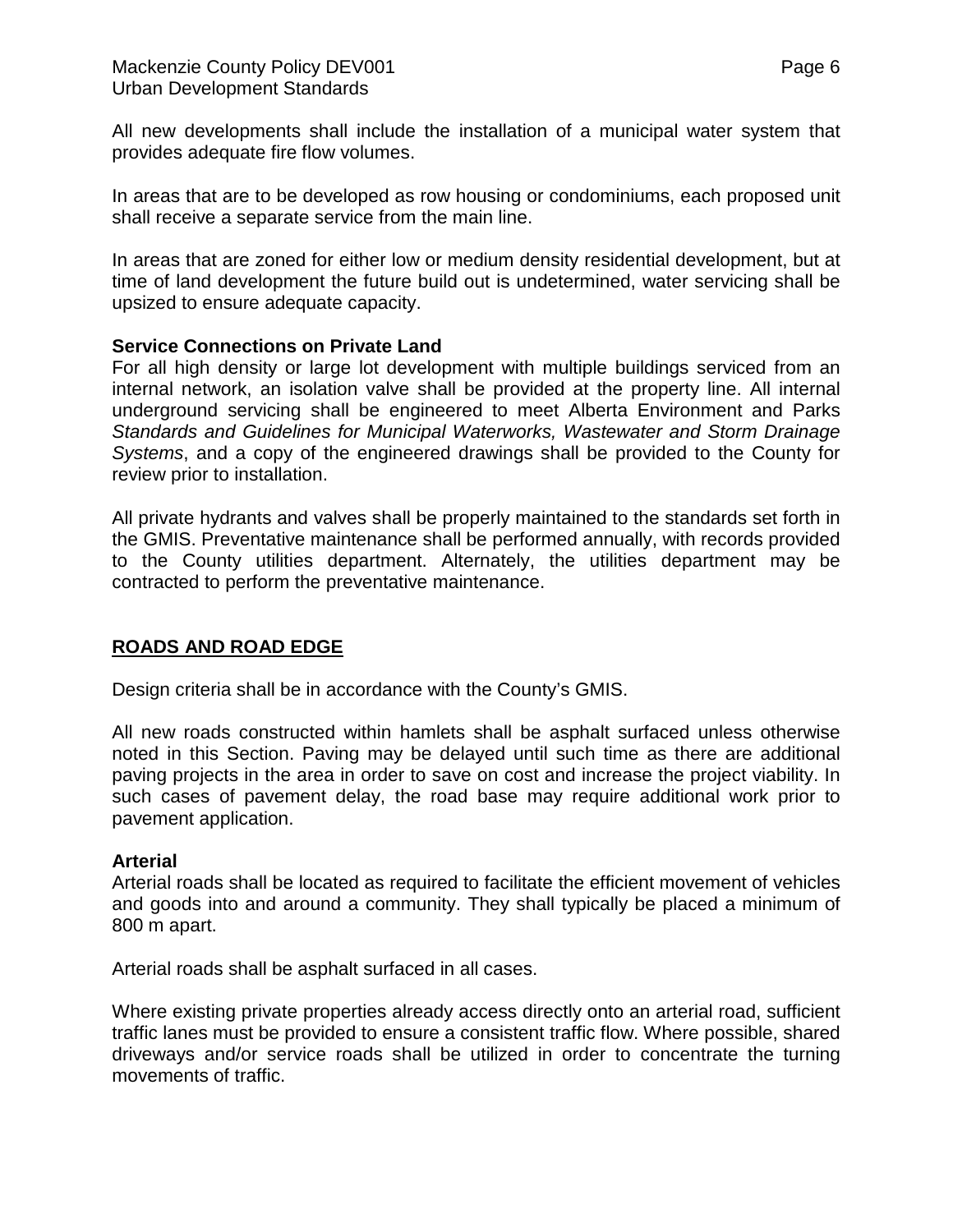Approach locations shall be well defined in order to help delineate where to expect traffic turning. Developments along arterial roads shall have parking areas of sufficient size so as to eliminate the need for traffic backing onto the roadway when leaving a property.

Driveways onto private properties shall be minimized, as moving traffic and goods are the primary priorities. Turning lanes shall be utilized to help maintain the flow of traffic with minimal disturbances.

It is anticipated that traffic signalization will be required where arterial roads intersect, and potentially where collector roads intersect with arterial. Traffic warrant studies shall be conducted for all such intersections, as deemed necessary by the County.

Conventional grass swales (ditches) may be utilized along arterial roads, but ditch slopes shall consider maintenance and aesthetics.

Arterial roads should not allow for any on street parking.

Trees shall be planted between the curb and sidewalk, to provide shade, provide protection, and help define the pedestrian space. It is strongly encouraged to plant additional trees behind the sidewalk, on private property, in order to avoid conflicts with underground utilities. Acceptable tree options are provided for in the GMIS.

#### **Collector**

Collector roads shall typically be spaced about 300 m to 400 m apart, with intersections onto arterial roads at the same intervals in order to facilitate efficient traffic movement. When deciding on collector road location, adjacent land uses and existing and proposed arterial and collector road locations shall be considered.

Collector roads shall be asphalt surfaced in all cases.

Conventional grass swales (ditches) may be utilized along collector roads, but ditch design shall consider available right-of-way width, maintenance and aesthetics.

When possible, locate buildings which are likely to draw high amounts of traffic to property that has direct access to an arterial road.

Trees shall be planted between the curb and sidewalk (if not monolithic), to provide shade, provide protection, and help define the pedestrian space. It is strongly encouraged to plant additional trees behind the sidewalk, on private property. Trees shall be located as to avoid conflicts with underground utilities. Acceptable tree options are provided for in the GMIS.

Use curb bump-outs to help delineate parking lanes, and to prevent them from being used for through traffic.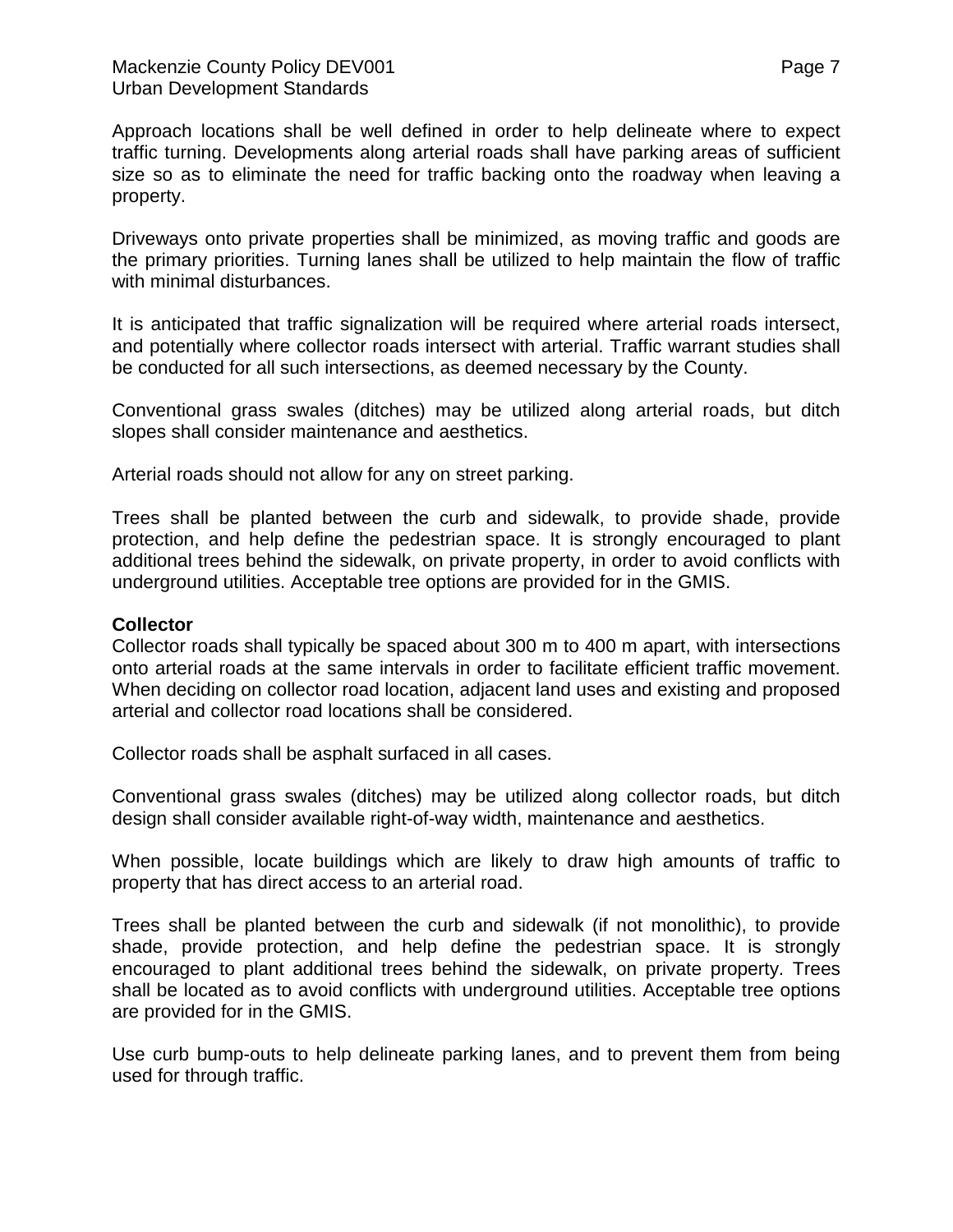Roundabouts are encouraged at intersections that are anticipated to see high traffic volumes but where signalization is not warranted. These are also effective at calming traffic and limiting speed while maintaining a consistent traffic flow. Consideration shall be given to ensure that sight lines are not negatively impacted at other intersections or onto private driveways.

## **Local**

Local roads shall constitute the majority of roads within the communities. Their objective is to provide access to each individual property, and the primary purpose is to facilitate slow moving traffic frequently interrupted by vehicle turning movements and pedestrians.

Local roads shall be asphalt surfaced in all residential and commercial Land Use Districts. The requirement for asphalt may be waived at the discretion of Council in industrial areas if the following criteria are met:

- Asphalt aprons shall be constructed to prevent the spread of gravel onto collector roads;
- Dust control;
- Other?

On street parking is a staple feature of local roads in residential and commercial areas. Local roads constructed to a rural standard shall utilize swales or ditches for storm water management.

Trees shall be planted to provide shade and help define the pedestrian space. Trees shall be located as to avoid conflicts with underground utilities. Acceptable tree options are provided for in the GMIS.

## **Core Hamlet**

Roadways shall be designed to allow adequate movement of vehicular traffic with access to both on street parking and private parking. Pedestrian movement is a key consideration when considering streets within the Core district.

Crosswalks shall be clearly marked, and may be located mid-block to help facilitate safe and efficient pedestrian movement.

Sidewalks shall be located on both sides of all streets in the Core area to help facilitate higher pedestrian volumes and encourage pedestrian traffic.

Trees shall be planted within or behind the sidewalks to provide shade, provide safety and to help delineate the pedestrian space. Property owners shall be strongly encouraged to plant trees on their properties to help create the sense of place and to ensure the Core is visually appealing and attracts pedestrian traffic.

Whenever possible, buildings, streets and sidewalks shall be oriented in a manner that capitalizes on sun exposure and slows winds from prevailing directions.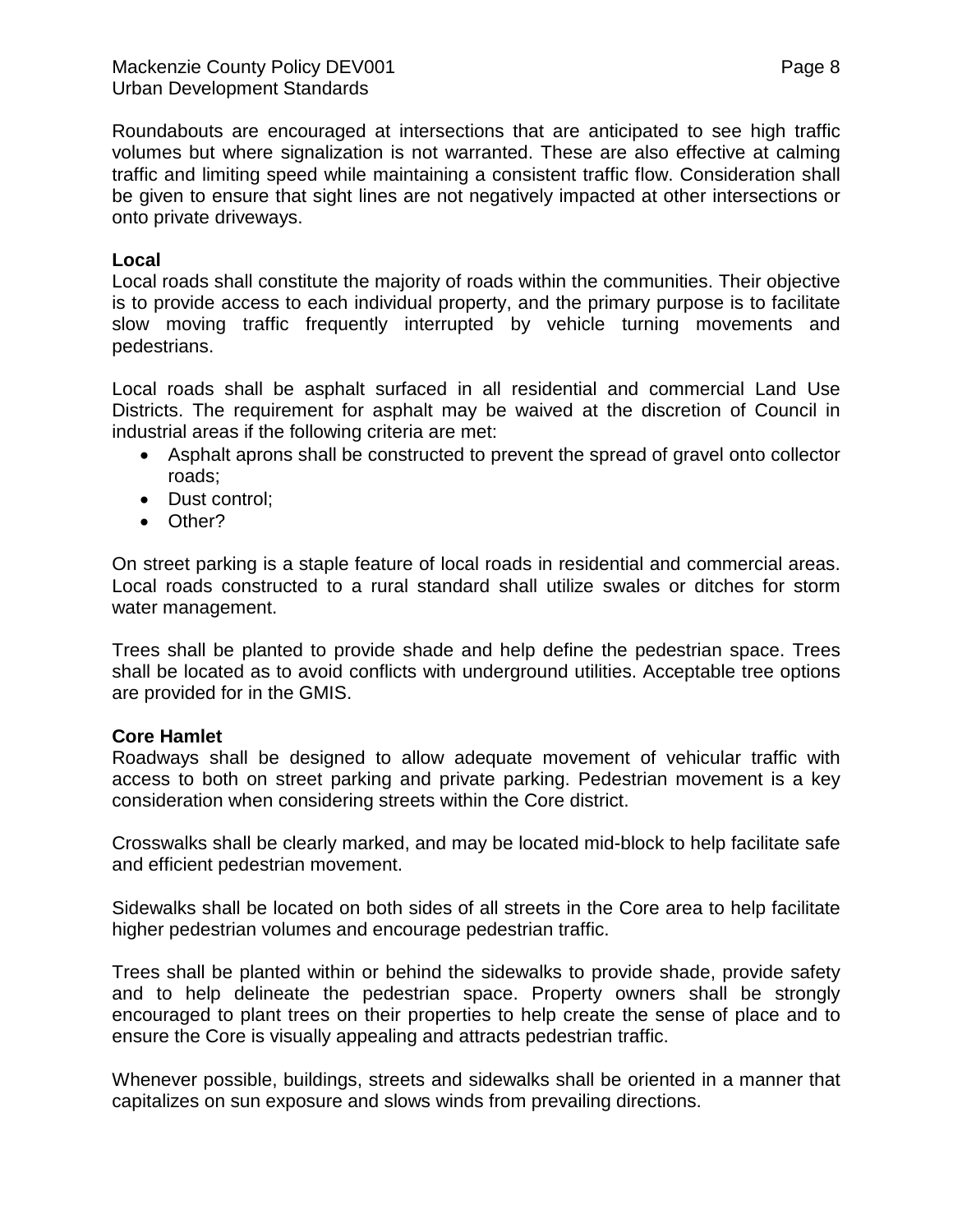#### **Sidewalks**

Sidewalk grades shall be minimally impacted by driveways. The sidewalk surfacing material shall be continuous across the crossing.

In locations of high pedestrian traffic, create visually distinct markings (eg. colored pavement, zebra stripes) on the driving surface to delineate the pedestrian crossing locations.

Utilize curb bump-outs to reduce the length of crosswalks, prevent parking near intersections, and increase safety by eliminating the parking lanes as through traffic lanes.

Sidewalks shall be located in all areas where even moderate levels of pedestrian traffic are anticipated.

Sidewalks shall be located along both sides of arterial roads, both sides of collector roads where high traffic volumes are anticipated, and on one side along low volume collectors and local roads. Refer to Table 1: Zoning Standards Chart for additional information regarding the requirements for sidewalks.

Greenlink corridors identified in the La Crete ASP shall have a sidewalk and an asphalt path, on opposite sides of the road ROW. This same standard shall be applied to arterial and high volume collector roads.

#### **Private Roads**

Private roads shall be designed and constructed in accordance with accepted engineering standards and a copy of the engineered drawings shall be provided to the County for review prior to construction. Although right-of-way widths may be reduced due to lot constraints, road design, materials testing and other related activities shall be undertaken as if it were a public road. This applies to developments such as Manufactured Home Parks and commercial developments with multiple tenants on a common property.

#### **HAMLET REDEVELOPMENT**

Design criteria shall be in keeping with the County's GMIS.

#### **Redevelopment Standards**

For all areas being redeveloped, the goal is to improve the infrastructure to match the criteria for new development of the same zoning. This will not always be possible because of the existing right-of-way widths and adjoining development.

Whenever a redevelopment is proposed and there are existing restrictions (eg. ROW widths), a brief engineering report shall be prepared outlining the long term benefits of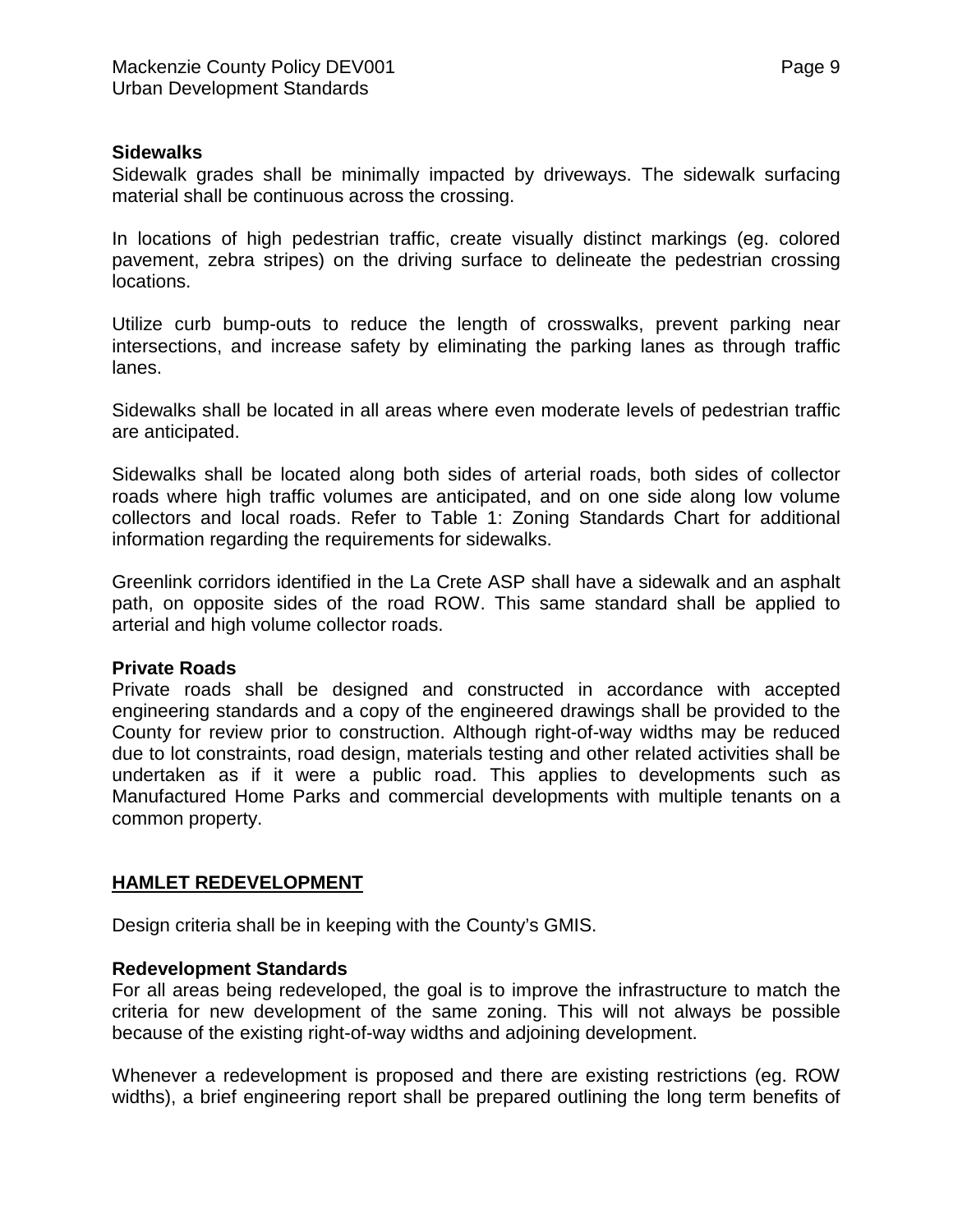working around the obstacles, or removing the obstacles and meeting the criteria of a new build.

This report shall include but shall not be limited to:

- short and long term cost analysis
- future traffic (vehicular and pedestrian) flow implications
- potential safety compromises (lane widths and sight distances)
- esthetic impact
- all other relevant information.

Consideration shall always be provided to account for continuity and additional future plans. If the esthetic of a neighborhood is to be maintained, careful consideration shall be given when upgrading a street to maintain the current esthetic. Careful transitioning from curb and gutter roads to roads with a detached sidewalk and bioswales may be necessary to match the esthetic of a neighborhood without negatively impacting the overall esthetic along the roadway, or the pedestrian and vehicular traffic capabilities along the street.

## **Funding**

When road upgrades in heavy commercial/industrial areas are warranted, the costs of asphalt and street lighting shall be split evenly between the County and property owners adjacent to the improvement area. The County will create Local Improvement Bylaws to recover the landowners' share of the costs.

# **LEAP FROG DEVELOPMENT**

When a developer chooses to develop in an area that is not easily serviced by existing municipal infrastructure and where significant amounts of the newly installed infrastructure will remain underutilized at full build out of the proposed development, the developer shall upfront all costs of the installation of municipal infrastructure, including oversizing to provide future servicing of adjacent undeveloped lands.

The County will Endeavor to Assist in the recovery of these costs from other benefitting lands at the time of the future developments primarily by way of issuing and collecting offsite levies but may also utilize different available tools.